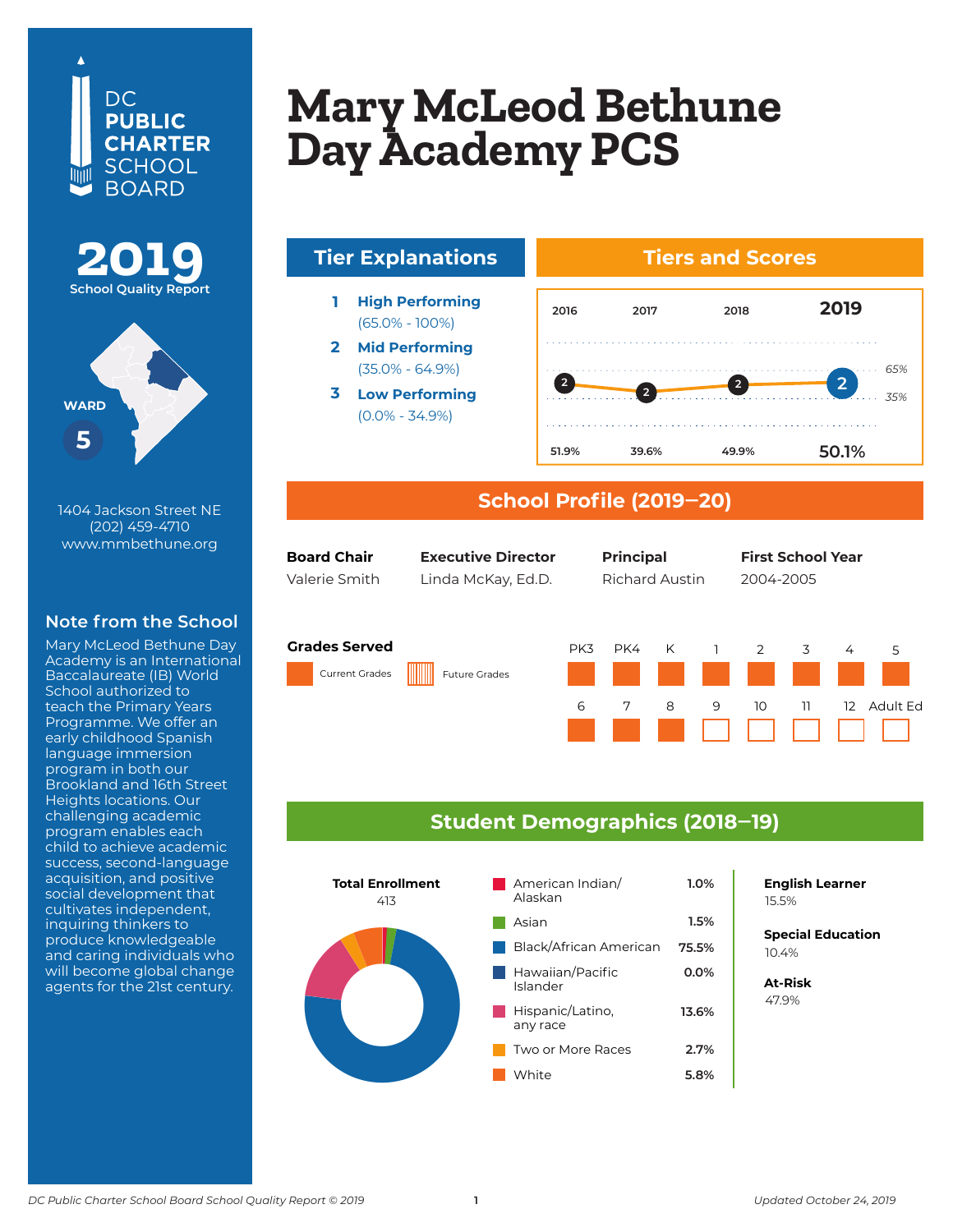# **Mary McLeod Bethune Day Academy PCS**

**2019 School Quality Report**

| <b>KEY</b><br>2018-19 Grades Measured: PK3 - 8                                                                                | $\circ$<br>Floor                 | <b>Score</b><br><b>Target</b> | 100           | <b>Points</b><br><b>Earned</b> | <b>Points</b><br><b>Possible</b> |
|-------------------------------------------------------------------------------------------------------------------------------|----------------------------------|-------------------------------|---------------|--------------------------------|----------------------------------|
| <b>Student Progress (35 points): Academic Improvement Over Time</b>                                                           |                                  |                               |               |                                |                                  |
| Growth on the state assessment in<br><b>English Language Arts</b>                                                             | $\circ$<br>30                    | (49.8)<br>70                  | 100           | 8.7                            | 17.5                             |
| Growth on the state assessment in<br>mathematics                                                                              | $\circ$<br>30                    | 55.2<br>70                    | 100           | 11.0                           | 17.5                             |
| Student Achievement (25 points): Approaching, Meeting, or Exceeding College and Career Ready Standards                        |                                  |                               |               |                                |                                  |
| <b>PARCC: English Language Arts</b><br>Approaching College and Career Ready<br>and Above                                      | 0                                | 49.7                          | 100           | 3.7                            | 7.5                              |
| College and Career Ready                                                                                                      | (24.8)<br>$\mathbf 0$            | 58.8                          | 100           | 2.1                            | 5.0                              |
| <b>PARCC: Mathematics</b><br>Approaching College and Career Ready<br>and Above                                                | 0                                | 48.3                          | 100           | 3.6                            | 7.5                              |
| College and Career Ready                                                                                                      | (22.1)                           | 64.2                          | 100           | 1.7                            | 5.0                              |
| <b>Gateway (10 points): Outcomes in Key Subjects that Predict Future Educational Success (returning students)</b>             |                                  |                               |               |                                |                                  |
| 3rd Grade English Language Arts<br>College and Career Ready                                                                   | 17.4<br>$\mathbf{0}$             | 58.5                          | 100           | 1.5                            | 5.0                              |
| <b>8th Grade Mathematics</b><br>College and Career Ready                                                                      | 5.6                              | 61.6                          | 100           | 0.5                            | 5.0                              |
| School Environment (30 points): Predictors of Future Student Progress and Achievement                                         |                                  |                               |               |                                |                                  |
| Attendance<br>In-seat attendance                                                                                              | $\circ$                          |                               | 95<br>85      | 5.3                            | 9.0                              |
| Re-enrollment<br>Percent of eligible students who re-enrolled                                                                 | $\circ$                          | 72.3<br>67                    | 92            | 1.9                            | 9.0                              |
| <b>Teacher Interaction Observations:</b><br><b>Classroom Assessment Scoring</b><br>System (CLASS)<br><b>Emotional Support</b> |                                  | 4.5                           | 6.1<br>6      | 4.0                            | 4.0                              |
| Classroom Organization                                                                                                        | $\circ$                          | 4.5                           | 5.9<br>6<br>7 | 3.6                            | 4.0                              |
| Instructional Support                                                                                                         | 3.2<br>$\circ$<br>$\overline{2}$ | 4                             | 7             | 2.5                            | 4.0                              |
| <b>TOTAL SCORE 50.1</b>                                                                                                       | TIER <sup>2</sup>                |                               |               | <b>50.1</b> out of             | 100                              |